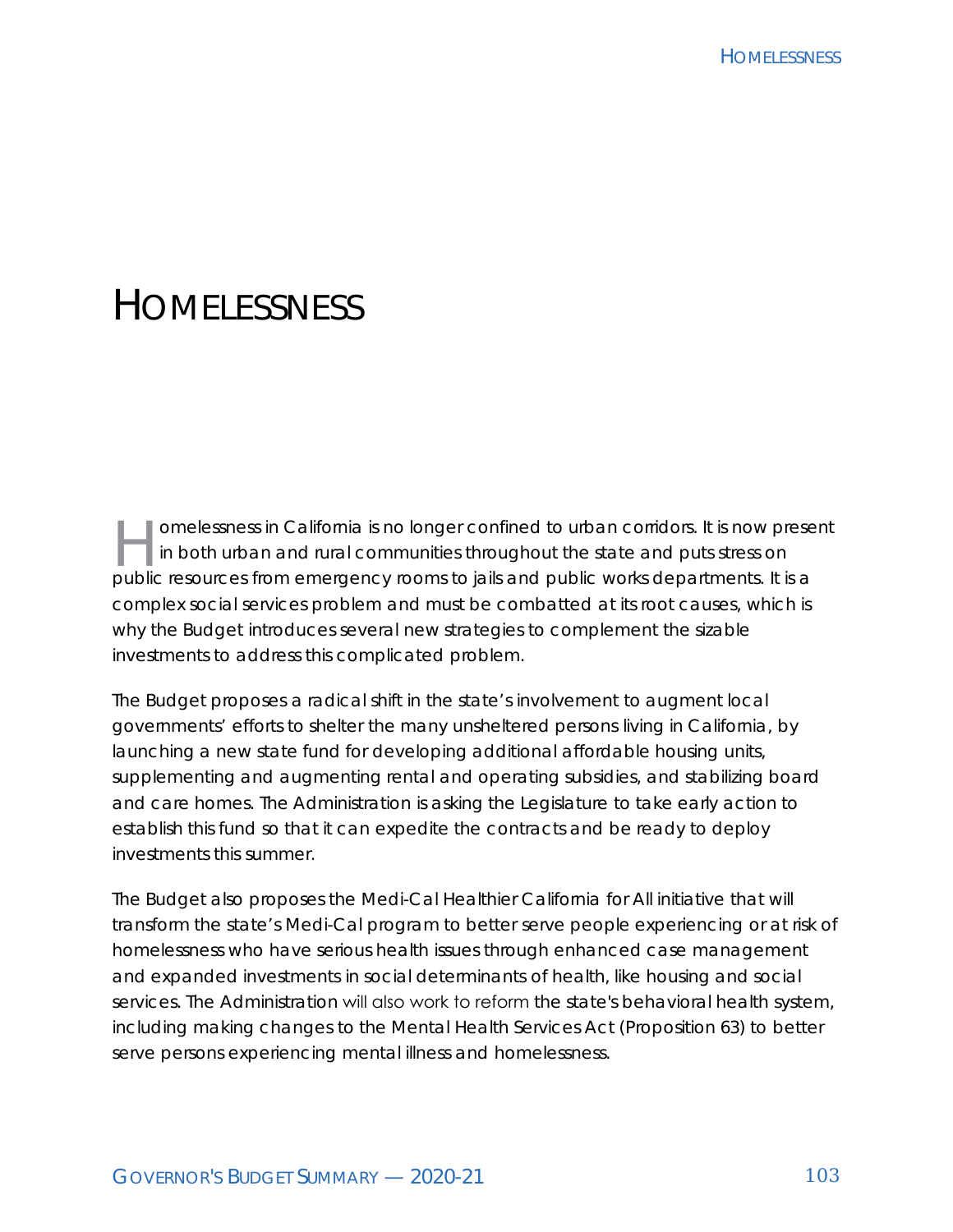## **RECENT INVESTMENTS**

Building on the 2018 Budget Act that provided \$500 million in emergency aid and support funding to local governments, targeted to fund capital improvements, such as creating emergency shelters and transitional housing, and establish or expand homeless prevention activities, the 2019 Budget Act invested \$1 billion to address homelessness. This included \$650 million in emergency aid to local governments and hundreds of millions of dollars for expanded health and social services targeted to homeless individuals and individuals at risk of becoming homeless. Other investments from the 2019 Budget Act are outlined as follows:

- \$120 million one-time General Fund to expand existing whole person care pilot programs that provide housing services, and for new whole person care-like pilots in counties that did not have existing programs.
- Major investments to expand the state's mental health workforce, including \$50 million one-time General Fund to increase training opportunities in existing mental health workforce programs administered by the Office of Statewide Health Planning and Development, and \$35 million one-time General Fund and \$25 million one-time Mental Health Services Fund to implement the new 2020-25 Workforce Employment Training Five-Year Plan.
- \$25 million one-time General Fund for the Bringing Families Home program, a county-matching grant program focused on reducing homelessness among families who are part of the child welfare system, and \$25 million ongoing General Fund for counties to assist eligible homeless individuals to seek out disability benefits from relevant programs.
- \$20 million General Fund for legal assistance for eviction prevention or other tenant defense assistance in landlord-tenant rental disputes, particularly for the homeless, indigent, disabled, elderly, and victims of domestic violence.
- \$19 million ongoing General Fund to the University of California, the California State University, and the California Community Colleges to support rapid rehousing of homeless and housing-insecure students.

Furthermore, the state substantially strengthened core safety-net programs including increasing cash assistance for low-income families (California Work Opportunity Responsibility for Kids), and permanently granting food stamp eligibility for low-income aged, blind and disabled persons receiving Supplemental Security Income/State Supplementary Payments. The state also expanded eligibility and benefits in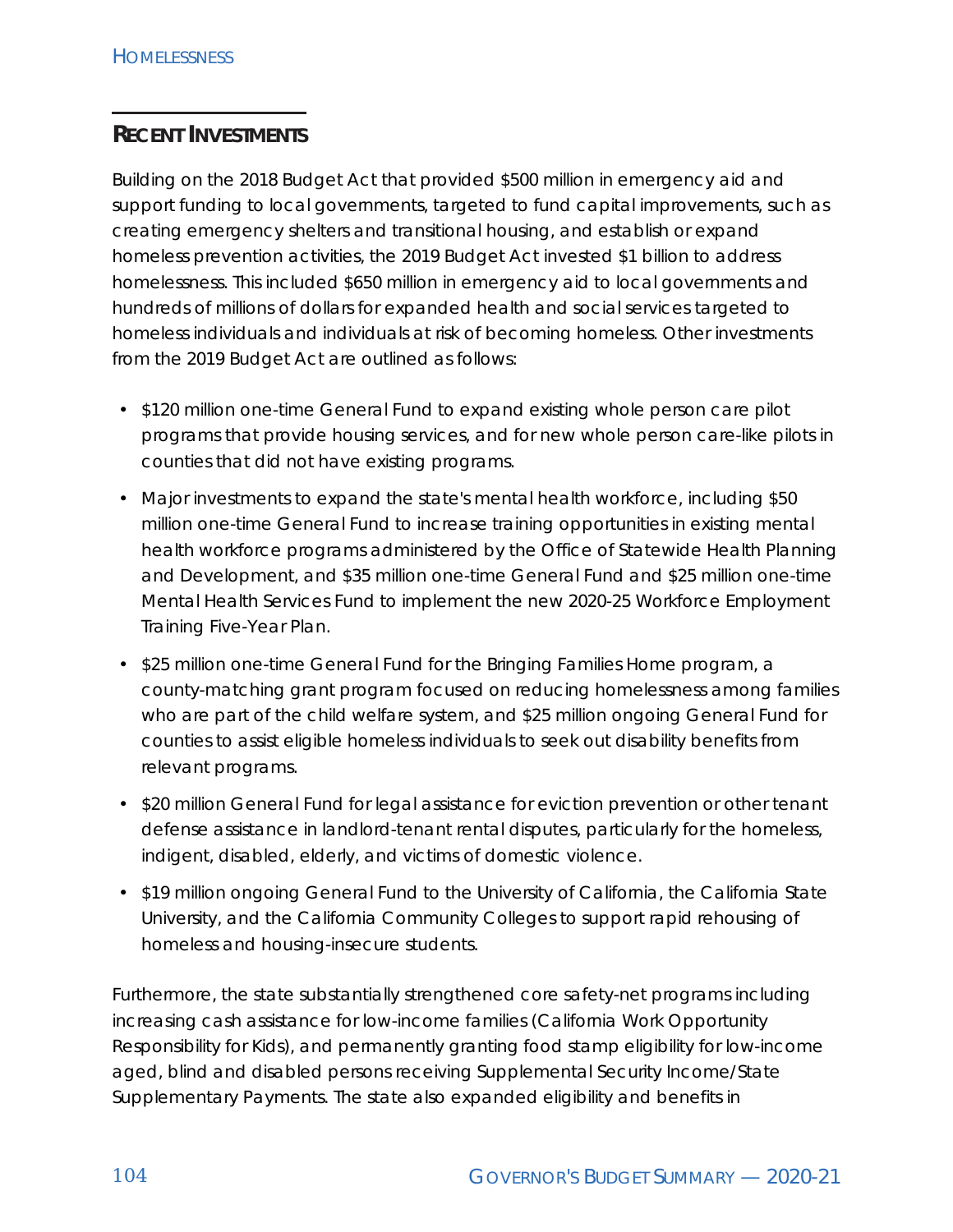the Medi-Cal program that provides health care coverage to most of the state's indigent adults, including behavioral health services.

### **IMMEDIATE ACTIONS**

Recent nationwide data released by the U.S. Department of Housing and Urban Development show that the homeless population continues to grow in California and across the nation, making additional investments critical and timely. In early January 2020, the Governor issued an executive order to take urgent actions to provide additional state aid to support local governments in addressing this crisis. The state will deploy state assets to specific counties, in partnership with philanthropy, to augment local shelter capacity. The Administration will also send out multi-agency strike teams to assist cities and counties in moving individuals from encampments into shelters and connecting them to services. The Administration is also partnering with local researchers to direct a study to better understand the root causes of the state's homelessness crisis.

These efforts will complement and build on solutions being crafted locally through the 100-Day Challenge the Governor issued to local governments in December 2019. These challenges are designed to bring communities together to collaborate, innovate, and execute a coordinated community response to address homelessness issues. The goal is to translate these actions into sustainable, scalable, long-term strategies that reduce homelessness.

To date, a number of California jurisdictions have already expressed interest in accepting this challenge. The Administration is encouraging more cities and counties to take immediate action by accepting their own 100-Day Challenges to end homelessness for specific targeted populations, such as veterans or youth, using funds provided in the 2018 and 2019 Budget Acts. Participating entities will receive additional technical assistance through the Homeless Coordinating and Financing Council to assist with these efforts and develop sustainable models. The state will also assist local communities in seeking philanthropic support for these 100-Day Challenges.

These efforts will be expedited by statutory changes made last year that streamlined construction of low-barrier navigation centers by exempting these types of structures built on public land from California Environmental Quality Act review.

The state is also leveraging its property to provide new assets to help address the state's homelessness crisis. The state has recently partnered with Los Angeles, San Jose, and San Francisco, to use highway underpasses and other California Department of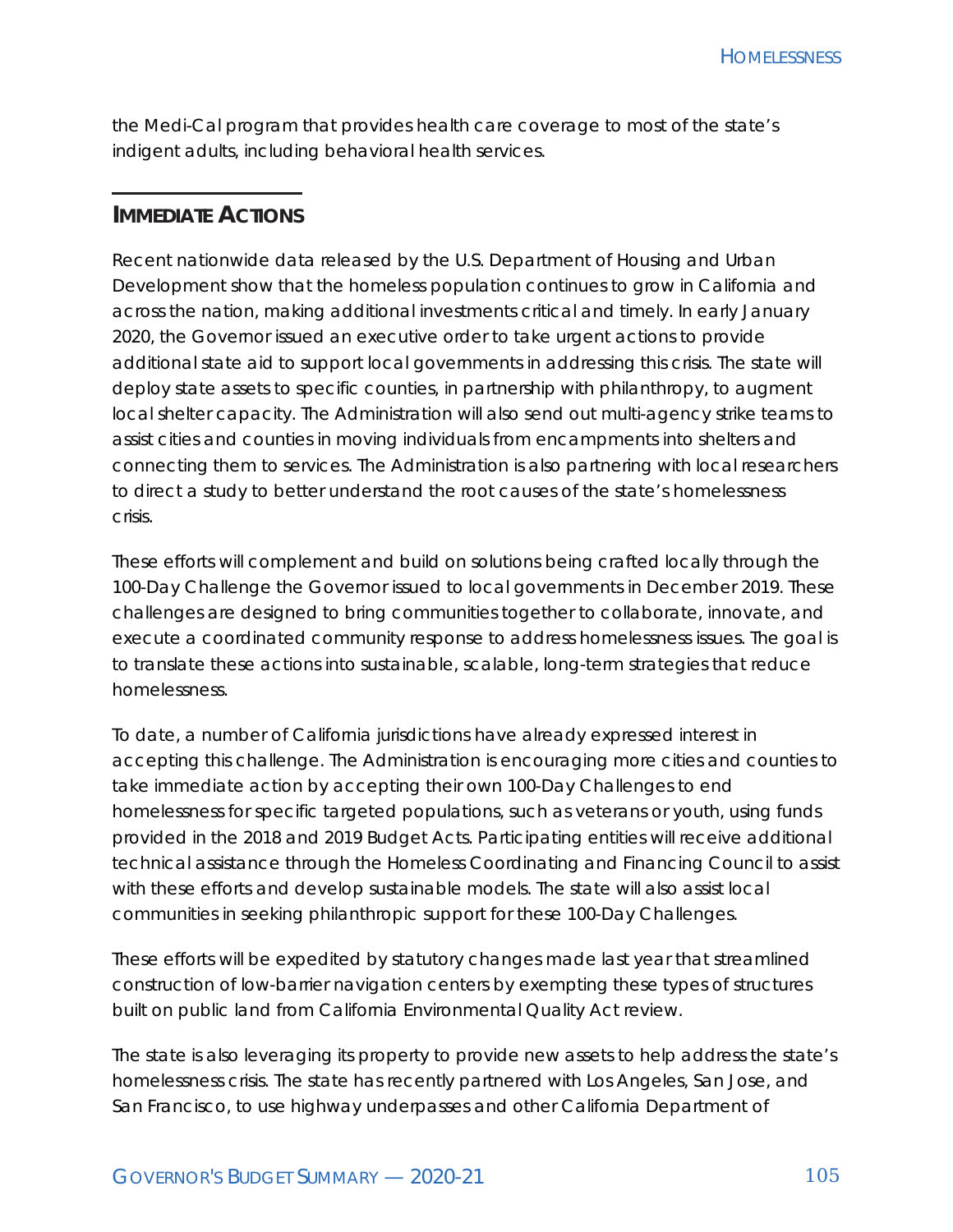Transportation (Caltrans) properties adjacent to highways and state roads for temporary homeless housing, and the Governor has directed Caltrans to share a model template with all other jurisdictions in the state to expedite additional partnerships.

The Governor had previously directed the Department of General Services (DGS) to identify state-owned land that could be used for affordable housing development. The Governor has also directed DGS to immediately identify state-owned land that can be used for temporary shelters or permanent supportive housing. These state-owned properties can be leased more quickly and will be prioritized for funding from the new fund. The advantage of building on state property is a reduction in time it takes to develop projects because they do not need to go through local zoning and permitting process, thereby reducing overall project costs.

# **CALIFORNIA ACCESS TO HOUSING AND SERVICES FUND**

The strategies outlined above are significant and are producing results. More homeless infrastructure is being built, but the state still has a severe shortage of affordable and supportive housing units. Furthermore, funding for housing and rental subsidies are generally limited to federal Housing Choice vouchers, where many jurisdictions have severe shortages and long waitlists. Other rental subsidies are either one-time or limited to populations in specific programs like the CalWORKs program, creating a patchwork of funding streams. To address these shortfalls, the Budget proposes a new state fund to provide additional rental subsidies and develop new, affordable housing units, and stabilize board and care homes.

The Budget includes \$750 million one-time General Fund to establish the California Access to Housing and Services Fund that will be administered by the state's Department of Social Services. The primary goals of the proposed Fund are to reduce homelessness by moving individuals and families into stable housing, and to increase the number of units available as a stable housing option for individuals and families who are homeless or at risk of becoming homeless. This approach represents a radical shift in the state's involvement to house the many unsheltered persons in California.

The Fund will flow through performance-based contracts between the state and regional administrators and will be subject to a 10-percent administrative cap. Regional administrators will provide short- and long-term rental subsidies, make small and medium-sized contributions to encourage development of new units in exchange for a rental credit, and stabilize board and care facilities by funding capital projects and/or operating subsidies. The Fund will also be used to engage with landlords to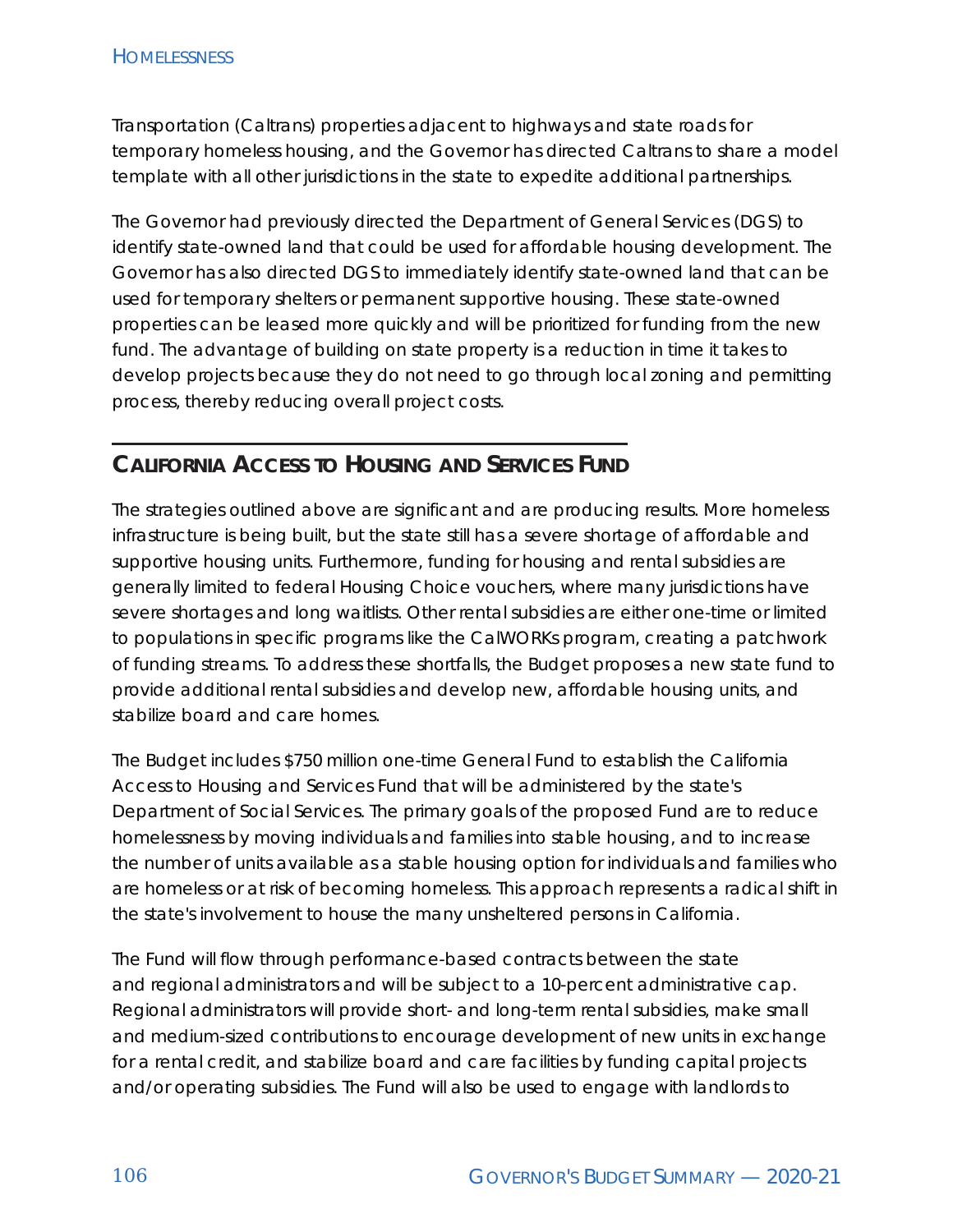secure units and negotiate individual client leases, provide tenancy support services, and coordinate case management with counties for those receiving rental subsidies to ensure they are enrolled in eligible public assistance programs. To the extent feasible, state funding will be coupled with the use of state properties to expedite the development of more affordable and supportive housing.

The Fund will also enable regional partners to pool federal, state, local, and private funds to stabilize the housing circumstances of the state's most vulnerable populations. Several jurisdictions, including Los Angeles, Santa Barbara, and Berkeley, have a similar fund where administrators leverage dollars to connect people to housing, provide financial supports to keep people in their homes, and increase affordable housing capacity.

## **OTHER EFFORTS TO REDUCE HOMELESSNESS**

#### **MEDI-CAL HEALTHIER CALIFORNIA FOR ALL**

Medi-Cal Healthier California for All is a major effort proposed in the Budget to transform the state's Medi-Cal program. In addition to broad delivery system, program, and payment reforms across the Medi-Cal program, the proposal will focus on people experiencing or at risk of homelessness.

The initiative is designed to move Medi-Cal to a more consistent and seamless system by reducing complexity and increasing flexibility, identifying and managing member risk and need through whole person care approaches, and addressing social determinants of health, such as housing and social services. The changes being pursued will position the Medi-Cal system to better connect individuals to the services they need, with a specific focus on improving care to individuals experiencing homelessness and/or substance use disorders, and individuals who are involved in the justice system. The Budget also includes funding to support counties in implementing the changes necessary for transformation of the county-run behavioral health and substance use disorder system. See the Health and Human Services chapter for additional information.

#### **BEHAVIORAL HEALTH**

The Administration is also focused on improving outcomes of the state's behavioral health system through a number of initiatives that improve the integration and parity of behavioral health treatment with physical health. The Administration is furthering these efforts by establishing a Behavioral Health Task Force that will bring together relevant state departments, counties, advocates, health plans, providers, and other